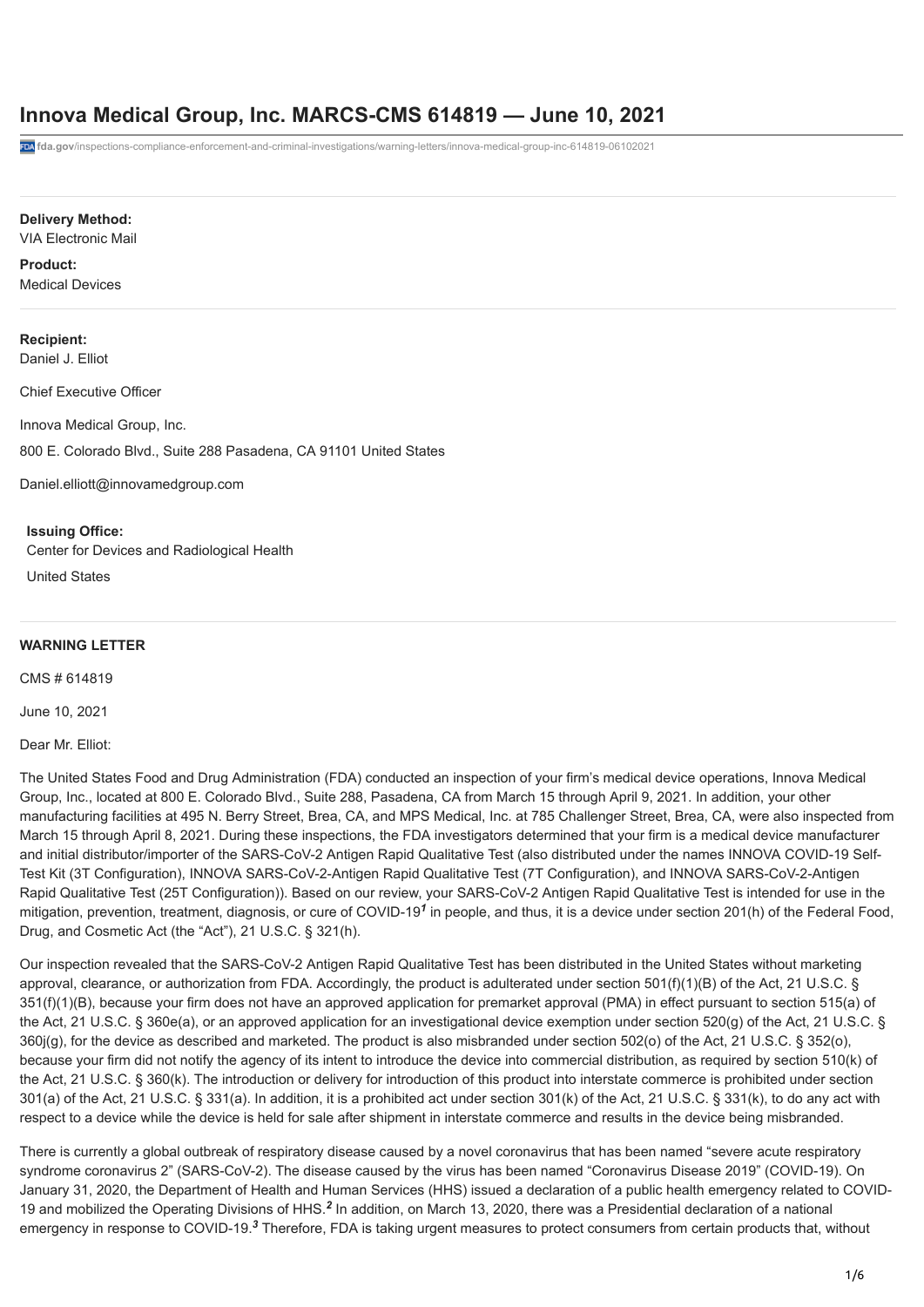approval, clearance, or authorization by FDA, claim to mitigate, prevent, treat, diagnose, or cure COVID-19 in people. As described herein, you have distributed a product that is intended for use in mitigation, prevention, treatment, diagnosis, or cure COVID-19 in people. We request that you take immediate action to cease the sale and distribution of such unapproved, uncleared, and unauthorized products for use in the mitigation, prevention, treatment, diagnosis, or cure of COVID-19.

For more information about FDA's regulation of devices used to mitigate, prevent, treat, diagnose, or cure COVID-19; frequently asked [questions; and other helpful resources, visit our website at https://www.fda.gov/medical-devices/emergency-situations-medical](https://www.fda.gov/medical-devices/emergency-situations-medical-devices/coronavirus-covid-19-and-medical-devices)devices/coronavirus-covid-19-and-medical-devices. In addition, the guidance titled "Policy for Coronavirus Disease 2019 Tests During the Public Health Emergency (Revised)<sup>"4</sup> provides information about FDA's policies intended to help expand testing capacity by facilitating the development and use of COVID-19 tests during the public health emergency.

Our inspections also revealed that the 25T Configuration and 7T Configuration of the SARS-CoV-2 Antigen Rapid Qualitative Test are misbranded within the meaning of section 502(a) of the Act, 21 U.S.C. § 352(a), in that the devices' respective labeling was false or misleading. More specifically, the labeling distributed for your 25T Configuration devices included a "Clinical Performance" section, which claimed a Relative Sensitivity of 96% (88.75-99.17% CI); a Relative Specificity of 100% (98.34-100% CI); and an Accuracy of 98.98% (97.06- 99.79% CI). This level of clinical performance for the 25T Configuration devices appears unsupported by any clinical data including both clinical performance data submitted to FDA in your Emergency Use Authorization (EUA) request for the SARS-CoV-2 Antigen Rapid Qualitative Test and in published reports of clinical studies of the SARS-CoV-2 Antigen Rapid Qualitative Test.<sup>5</sup> Similarly, the labeling distributed for your 7T Configuration devices included a "Performance of Prospective Clinical Study" section based on a prospective clinical study conducted by "third-party investigators in UK in September and October 2020" which claimed a Positive Percent Agreement of 81.4% (74.3-88.4% CI). This PPA for the 7T Configuration devices does not appear to align with the PPA observed in the phase 3b prospective clinical study conducted in the United Kingdom.<sup>6</sup> Accordingly, the clinical performance estimates reported in the labeling of the 25T Configuration and 7T Configurations devices are false or misleading as they do not accurately reflect the performance estimates observed during the clinical studies of your devices.

Separate and apart from the foregoing issues, FDA further notes that the clinical study data you submitted in your EUA request for the SARS-CoV-2 Antigen Rapid Qualitative Test was identical to data previously provided by other manufacturers in their separate EUA requests. The data reliability and accuracy issues noted herein raise significant concerns that the performance of the SARS-CoV-2 Antigen Rapid Qualitative Test has not been adequately established, and that the products distributed by Innova without FDA approval, clearance, or authorization could present a serious risk to the public health.

The inspections also revealed that the SARS-CoV-2 Antigen Rapid Qualitative Test is adulterated with the meaning of section 501(h) of the Act, 21 U.S.C. § 351(h), in that the methods used in, or the facilities or controls used for, is manufacture, packing, storage, or installation are not in conformity with the current good manufacturing practice requirements of the Quality System regulation found at Title 21, Code of Federal Regulations (CFR), Part 820. We received your response dated April 30, 2021, from Eric Grubel, Chief Operating Officer, and the following update dated May 28, 2021, from Janet L. Michener Whipple, Interim Vice President of Quality, which responded to the Form FDA 483, List of Inspectional Observations issued to your firm on April 9, 2021. We address your responses below. These violations include, but are not limited to, the following:

#### **1. Failure to establish procedures for control and distribution of finished devices, as required by 21 CFR § 820.160(a).**

Specifically, your firm has not established and maintained procedures for the control and distribution of your SARS-CoV-2 Antigen Rapid Qualitative Test system to ensure only devices approved for release are distributed, and that purchase orders are reviewed to ensure that ambiguities and errors are resolved before devices are released for distribution. For example:

Our investigators observed your firm has executed contractual agreements with at least **(b)(4)** distributors for the commercial promotion and sale of the SARS-CoV-2 Antigen Rapid Qualitative Tests in the United States and has distributed more than **(b)(4)** test kits to US customers. According to your firm, these Tests have been shipped to several customers to Indiana, New York, Vermont, and Oregon during January and February of 2021. No records were maintained to demonstrate that these devices were approved for release.

We reviewed your firm's response and conclude that the adequacy cannot be determined at this time. We acknowledge you have opened CAPA #2021-002 and created new standard operating procedures to address Purchase Management and Control and Distribution of your products, in addition to completing personnel training on the new procedures and processes. You did not provide evidence of implementation of your new SOPs, or evidence demonstrating that your CAPA is effective in preventing noted violations from recurring. As your corrective actions remain in progress, we are unable to fully assess the adequacy of your response.

#### **2. Failure to establish procedures for acceptance activities, as required by 21 CFR § 820.80(a).**

Specifically, your firm has not established procedures for incoming product and finished device acceptance activities. There are no acceptance records of your SARS-CoV-2 Antigen Rapid Qualitative Test system to ensure that specified requirements for your devices are met and meets the acceptance criteria. For example,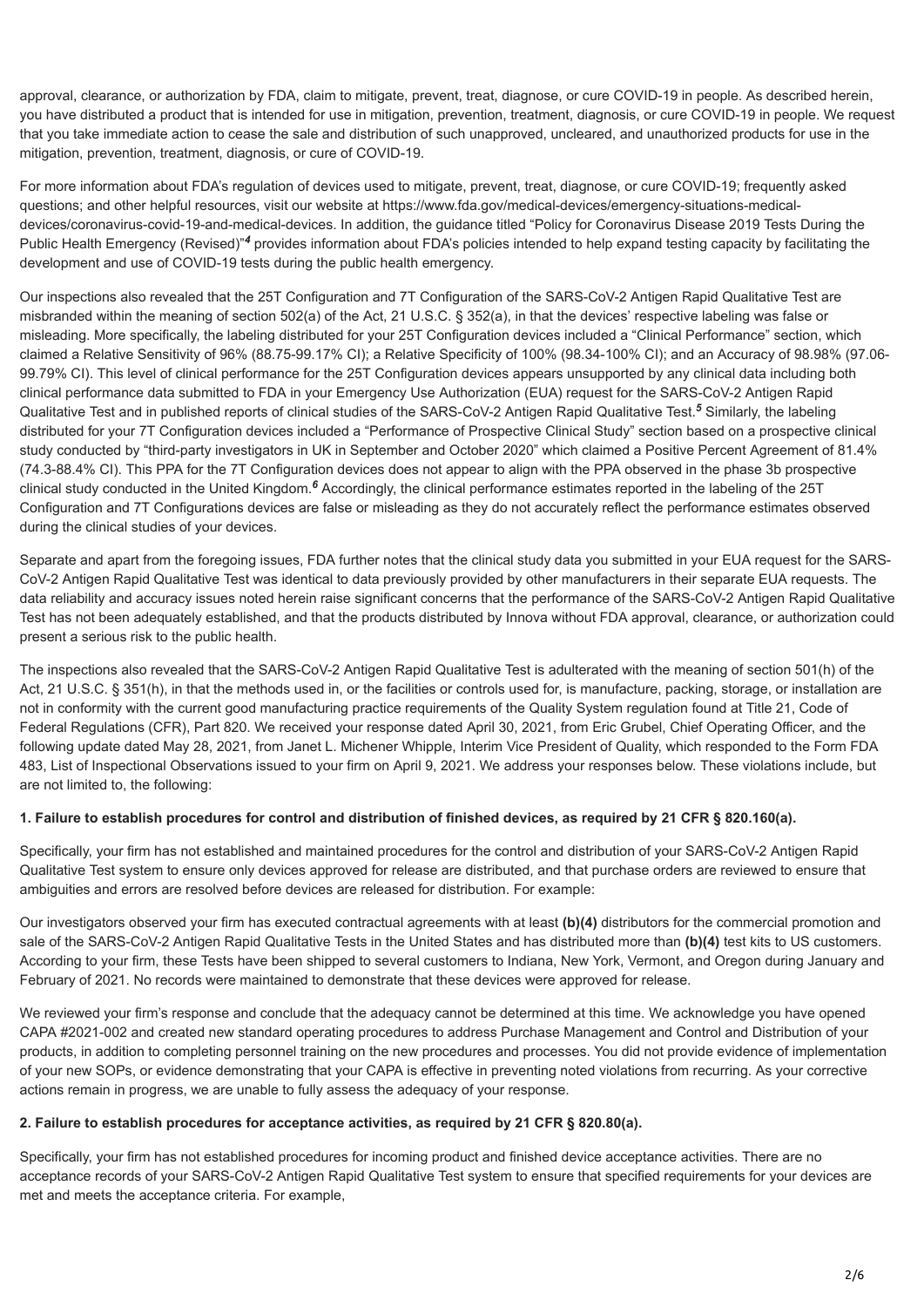Your firm distributed SARS-CoV-2 Antigen Rapid Qualitative Tests. These test kits were not inspected, tested, or otherwise verified after receiving it from your contract manufacturer in China or prior to shipment to the end users. Consequently, the 7T and 3T boxes were shipped to customers with the incorrect Instructions for Use (IFU).

We reviewed your firm's response and conclude that the adequacy cannot be determined at this time. We acknowledge you opened CAPA #2021-003 and created a new acceptance activity work instruction for incoming and finished devices, and completed personnel training on the new procedures and work instructions. You did not provide evidence of implementation of your new work instruction and evidence demonstrating that your CAPA is effective in preventing noted violations from recurring. We also acknowledge that your firm initiated a voluntary recall of certain lots of 3T and 7T test kits distributed for non-investigational use only. It is unclear how you plan to address incorrectly labeled products distributed for investigational use. As your corrective actions remain in progress, we are unable to fully assess the adequacy of your response.

## **3. Failure to establish procedures to control product that does not conform to specified requirements, as required by 21 CFR § 820.90(a).**

Specifically, your firm has not established and maintained procedures to ensure that nonconforming product is identified, documented, evaluated, segregated, and dispositioned. During the inspection, the investigators observed 13 cartons of SARS-CoV-2 Antigen Rapid Qualitative Tests co-mingled in a storage room with multiple cartons of returned nonconforming test kits, samples used for product evaluation, and damaged controls, all of which was slated for destruction. The 13 cartons of test kits were not identified as nonconforming and no records were maintained to demonstrate if an investigation was needed or the disposition of nonconforming products.

We reviewed your firm's response and conclude that the adequacy cannot be determined at this time. We acknowledge that you opened CAPA #2021-004, and created an SOP 9.0, Control of Nonconformances, and completed personnel training on the new procedures. You did not provide adequate evidence of implementation of your new procedure or evidence demonstrating the CAPA is effective in preventing the noted violations from recurring. For example, in your May 28 response you provided the Nonconforming Incident Report, NCR #2021-002, for **(b)(4)** tests that were destroyed during the inspection. According to your incident report, an investigation to determine the root cause of the nonconforming product was not required because the "root cause is known as identified during FDA inspection" while your SOP 9.0 requires all product nonconformances to be investigated unless otherwise justified and documented. It is not clear how an FDA inspection justifies not investigating the root cause of the **(b)(4)** nonconforming tests. As your corrective actions remain in progress, we are unable to fully assess the adequacy of your response.

#### **4. Failure to establish procedures for corrective and preventative action, as required by 21 CFR § 820.100(a).**

Specifically, Your firm has not established procedures for implementing and documenting corrective and preventive action, including requirements for: analyzing quality data sources; investigating the cause of nonconformities; identifying the action(s) needed to correct and prevent occurrence or recurrence of nonconformities; verifying or validating the CAPA to ensure the actions implemented are effective; documenting the changes in methods and procedures; disseminating information related to quality problems to appropriate individuals; and submitting relevant information on quality problems for management review.

We reviewed your firm's response and conclude the adequacy cannot be determined at this time. We acknowledge your firm has created SOP 10.0, Corrective and Preventive Action, and opened CAPA #2021-001 in accordance with your new procedure, and completed training personnel on the new procedures. However, you did not provide evidence of the effectiveness of your new CAPA procedure as the corrective actions remain in progress, and therefore we are unable to fully assess the adequacy of your response.

## **5. Failure to establish procedures for receiving, reviewing, and evaluating complaints by a formally designated unit, as required by 21 CFR § 820.198(a).**

Specifically, your firm has not established procedures for complaint handling to ensure that complaints are processed in a uniform and timely manner, oral complaints are documented upon receipt, and complaints are evaluated to determine if the reported event is required to be submitted to the FDA as a Medical Device Report.

We reviewed your firm's response and conclude the adequacy cannot be determined at this time. We acknowledge that you opened CAPA #2021-006 and created SOP 14.0, Complaint Handling and Failure Investigation, and completed personnel training on the new procedures. However, your response does not indicate whether your firm will conduct a retrospective review of any complaints your firm previously received. While your response states your firm "has not received any complaints regarding its SARVS-CoV-2 Antigen Rapid Qualitative Test", our investigators noted your storage room was holding damaged product returned from your customers, which appears to fall under section 5.6 of your new complaint procedure. You did not provide evidence of implementation of your new procedure or evidence demonstrating that your CAPA is effective in preventing noted violations from recurring. As your corrective actions remain in progress, we are unable to fully assess the adequacy of your response.

### **6. Failure to establish procedures to ensure that all purchased or otherwise received product and services conform to specified requirements, as required by 21 CFR § 820.50.**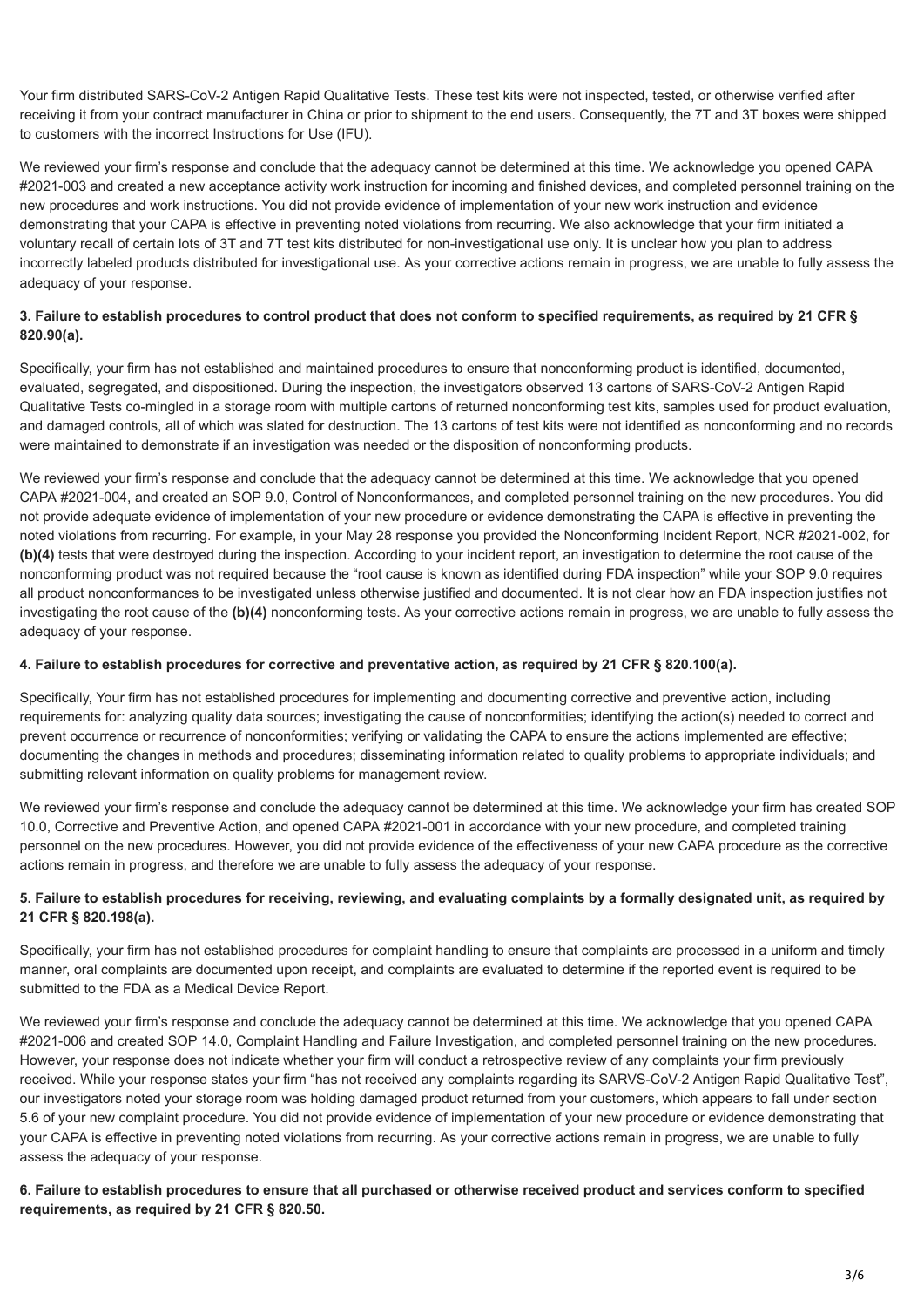Specifically, your firm has not established procedures for the evaluation of suppliers, including the quality requirements that must be met by suppliers, to ensure that received products and services conform to specified requirements. You did not evaluate your only contract manufacturer of the SARS-CoV-2 Antigen Rapid Qualitative Test system based on their ability to meet specified requirements, including quality requirements.

We reviewed your firm's response and conclude that the adequacy cannot be determined at this time. We acknowledge your firm opened CAPA #2021-005 and created new standard operating procedures for purchase management and supplier controls, and completed personnel training on the new procedures. You did not provide evidence of the implementation of your new SOPs, or evidence demonstrating that your CAPA is effective in preventing noted violations from recurring. As your corrective actions remain in progress, we are unable to fully assess the adequacy of your response.

Our inspection also revealed that your SARS-CoV-2 Antigen Rapid Qualitative Test is misbranded under Section 502(t)(2) of the Act, 21 U.S.C. § 352(t)(2), in that your firm failed or refused to furnish material or information regarding the device that is required by or under Section 519 of the Act, 21 U.S.C. § 360i, and 21 CFR Part 803 – Medical Device Reporting. Violation include, but is not limited to:

### **7. Failure to develop, maintain, and implement written Medical Device Reporting (MDR) procedures, as required by 21 CFR 803.17.**

Specifically, your firm has not established procedures for timely and effective identification, communication, and evaluation of reportable events; a standardized review process for determining when an event meets reportability criteria; timely submission of MDRs to the FDA; or for compliance with the applicable documentation and recordkeeping requirements.

We reviewed your firm's response and conclude that your firm's response dated April 30, 2021 is not adequate. In the response, your firm noted that it developed a written MDR procedure, scheduled staff training and planned to assess the effectiveness of corrective actions by July 1. Your response included a copy of your firm's MDR procedure titled "Medical Device Reporting (MDR and eMDR)", Document Number: 7.0, Revision 1.0, Effective Date: 4/29/2021. After reviewing your firm's MDR procedure, we noted that the procedure does not reference a process for identifying and evaluating events involving similar devices to those marketed in the United States (U.S.) as potentially reportable to FDA. Specifically, the procedure notes under the Scope section that it "applies to devices marketed in the United States". If an event involves a similar device to one legally marketed in the U.S., it may be reportable under the MDR regulation. By not considering events involving similar legally marketed devices, potentially reportable MDRs may not be identified and evaluated for MDR decision making and submission to FDA as required by 21 CFR 803.50 and 21 CFR 803.53.

Additionally, your firm did not provide documentation or evidence of implementation of a systematic corrective action to include a retrospective review of its adverse events in accordance with its MDR procedure.

Your firm should take prompt action to address the violations cited in this letter. Also, federal agencies may be advised of the issuance of Warning Letters about devices and may take your compliance with Act and its implementing regulations into account when considering the award of contracts. Additionally, should FDA determine that you have Quality System regulation violations that are reasonably related to premarket approval applications for Class III devices such devices will not be approved until the violations have been corrected. Also, should FDA determine that your devices do not meet the requirements of the Act, requests for Certificates to Foreign Governments (CFG) may not [be granted. More information on processes for persons denied a CFG can be found at: https://www.fda.gov/regulatory-information/search-fda](https://www.fda.gov/regulatory-information/search-fda-guidance-documents/process-request-review-fdas-decision-not-issue-certain-export-certificates-devices)guidance-documents/process-request-review-fdas-decision-not-issue-certain-export-certificates-devices.

Note, there are two response time frames specified. You should take immediate action to address the violations relating to your firm's sale or distribution of the SARS-CoV-2 Antigen Rapid Qualitative Test. We advise you to review your websites, product labels, and other labeling and promotional materials to ensure that you are not misleadingly representing your products as safe and/or effective for a COVID-19-related use for which they have not been approved, cleared, or authorized by FDA and that you do not make claims that adulterate or misbrand the products in violation of the Act. **Within 48 hours, please send an email to COVID-19-Task-Force-CDRH@fda.hhs.gov** describing the specific steps you have taken to address these violations. Include an explanation of each step being taken to prevent the recurrence of any violations, as well as copies of related documentation. If you cannot take action to address this matter completely within 48 hours, state the reason for the delay and the time within which you will do so.

FDA is advising consumers not to purchase or use certain products that are not in compliance with FDA requirements and are being misleadingly represented as safe and/or effective for the mitigation, prevention, treatment, diagnosis, or cure of COVID-19. Your firm will be added to a published list on FDA's website of firms and websites that have received warning letters from FDA concerning the sale or [distribution of COVID-19 related products in violation of the Act. This list can be found at https://www.fda.gov/consumers/health-fraud](https://www.fda.gov/consumers/health-fraud-scams/fraudulentcoronavirus-disease-2019-covid-19-products)scams/fraudulentcoronavirus-disease-2019-covid-19-products. Once you have taken actions to address the sale of your unapproved, uncleared, and unauthorized products for the mitigation, prevention, treatment, diagnosis, or cure of COVID-19, and any appropriate actions have been confirmed by the FDA, the published list will be updated to indicate that your firm has taken such corrective actions.

Please also notify FDA in writing within fifteen business days from the date you receive this letter of the specific steps your firm has taken to correct the noted Quality Systems and MDR reporting violations, as well as an explanation of how your firm plans to prevent these violations, or similar violations, from occurring again. Include documentation of the corrections and/or corrective actions (which must address systemic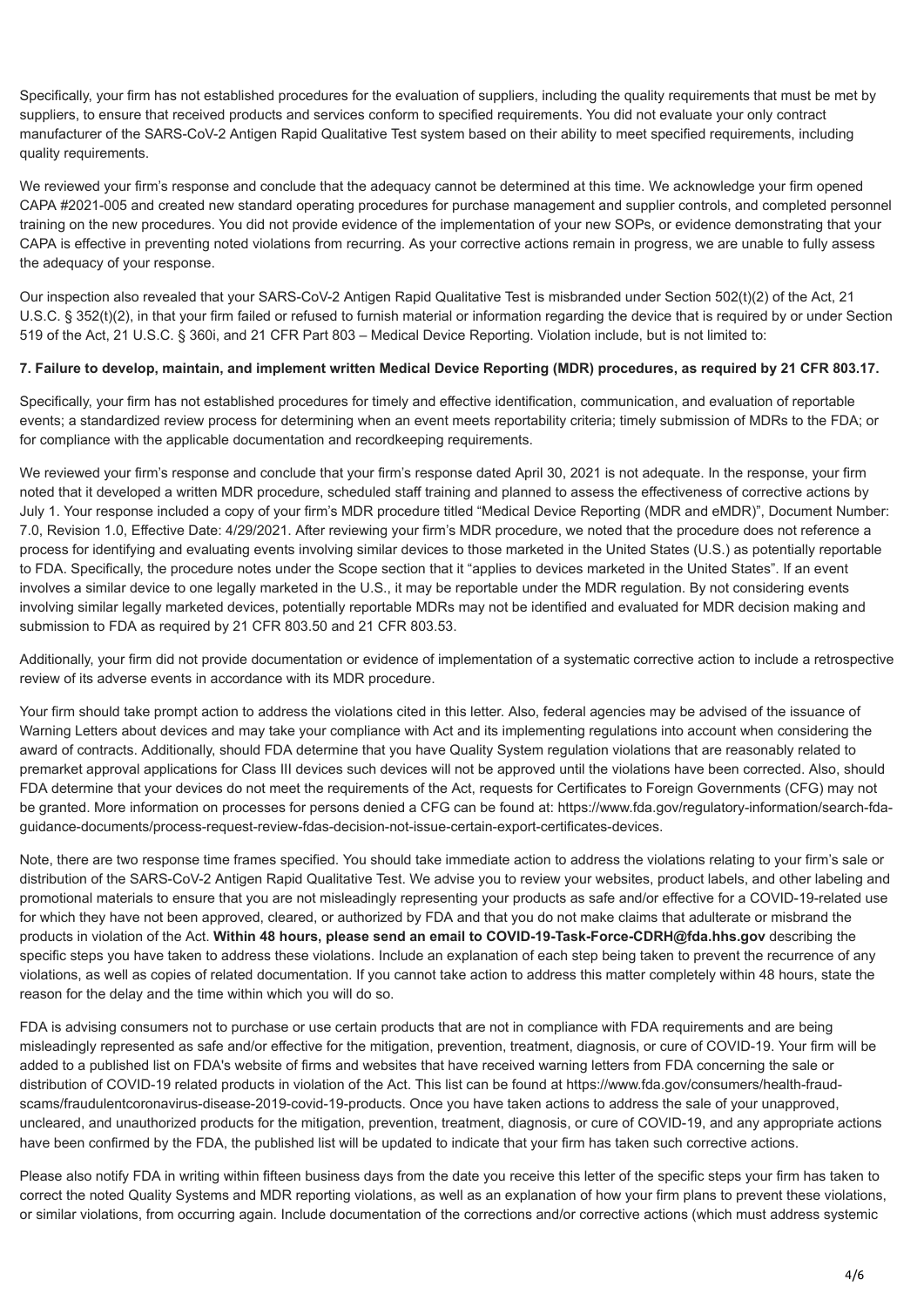problems) that your firm has taken. If your firm's planned corrections and/or corrective actions will occur over time, please include a timetable for implementation of those activities. If corrections and/or corrective actions cannot be completed within fifteen business days, state the reason for the delay and the time within which these activities will be completed. Your firm's response should be comprehensive and address all violations included in this Warning Letter.

This response should be sent to: US Food and Drug Administration, Division 3/West, Office of Medical Device and Radiological Health Operations at oradevices3firmresponse@fda.hhs.gov. Please identify your response with CMS Case #614819.

If you have questions about the contents of this letter, please contact Compliance Officers, Charles J. Chacko at 214-253-4939, or via email at charles.chacko@fda.hhs.gov or Jamie M. Bumpas at 214-253-5336, or via email at Jamie.bumpas@fda.hhs.gov.

Finally, you should know that this letter is not intended to be an all-inclusive list of the violations at your firm's facility. This letter notifies you of our concerns and provides you with an opportunity to address them. If you believe that your products are not in violation of the FD&C Act, please provide us with your reasoning and any supporting information for our consideration. It is your firm's responsibility to ensure that the products you sell are in compliance with the FD&C Act and FDA's implementing regulations. Failure to adequately address any violations may result in legal action, including without limitation, seizure and injunction. The specific violations noted in this letter and in the Inspectional Observations, FDA 483, issued at the close of the inspection may be symptomatic of serious problems in your firm's manufacturing and quality management systems. Your firm should investigate and determine the causes of any violations and take prompt actions to correct the violations and bring your products into compliance.

Sincerely, /S/

Timothy T. Stenzel, M.D., Ph.D. Director OHT7: Office of In Vitro Diagnostics and Radiological Health Office of Product Evaluation and Quality Center for Devices and Radiological Health

/S/

Shari J. Shambaugh Program Division Director Office of Medical Device and Radiological Health Division 3

Cc:

Mr. Eric E. Grubel, COO 800 E. Colorado Blvd., Suite 288 Pasadena, CA 91101 Eric.grubel@innovamedgroup.com

\_\_\_\_\_\_\_\_\_\_\_\_\_\_\_\_\_\_\_\_\_\_\_\_\_\_

*3* Proclamation on Declaring a National Emergency Concerning the Novel Coronavirus Disease (COVID-19) Outbreak (Mar. 13, 2020), [available at https://trumpwhitehouse.archives.gov/presidential-actions/proclamation-declaring-national-emergency-concerning-novel](https://trumpwhitehouse.archives.gov/presidential-actions/proclamation-declaring-national-emergency-concerning-novel-coronavirus-disease-covid-19-outbreak/)coronavirus-disease-covid-19-outbreak/.

*4* Accessible at <https://www.fda.gov/media/135659/download>.

*5* See "Preliminary report from the Joint PHE Porton Down & University of Oxford SARS-CoV-2 test development and validation cell: Rapid evaluation of Lateral Flow Viral Antigen detection devices (LFDs) for mass community testing:" published November 8, 2020 available at https://www.ox.ac.uk/sites/files/oxford/media\_wysiwyg/UK%20evaluation\_PHE%20Porton%20Down%20%20University%20of%20Oxford\_final.pdf.

*<sup>1</sup>* As explained below, there is currently an outbreak of a respiratory disease named "Coronavirus Disease 2019" (COVID-19).

*<sup>2</sup>* Secretary of Health and Human Services, Determination that a Public Health Emergency Exists (originally issued Jan. 31, 2020, and subsequently renewed), available at<https://www.phe.gov/emergency/news/healthactions/phe/Pages/default.aspx>.